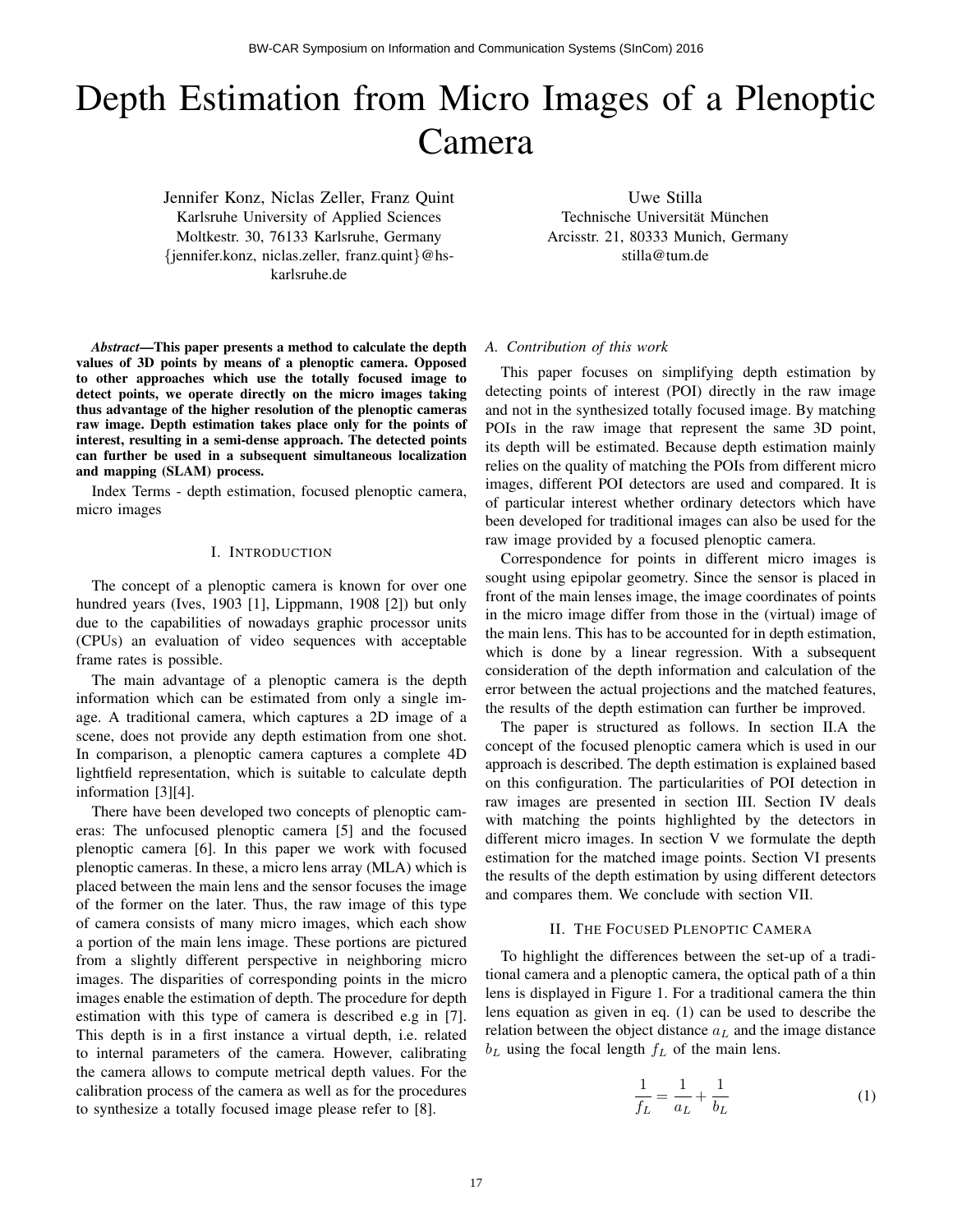

Fig. 1. Optical path of a thin lens [9]

With the configuration of traditional cameras displayed in Figure 1 the intensity of incident light is recorded on the image sensor. The 2D-image recorded by a traditional camera does not provide any information about the object distance. To gain information about the object distance  $a<sub>L</sub>$  a plenoptic camera can be used.

A plenoptic camera consists of a micro lens array (MLA) which is placed between the main lens and the sensor. Regarding the position of the MLA and the sensor to the main lens image, two different configurations of a focused plenoptic camera are described by Lunsdaine and Georgiev [6][10].

In the Keplerian configuration the MLA and the sensor are placed behind the main lens images (s. Figure 2), whereas in the Galilean configuration MLA and sensor are in front of the main lens image (s. Figure 3). In the Galilean configuration the main lens image is only a virtual image. The plenoptic camera used in this work is with Galilean configuration.



Fig. 2. Keplerian configuration [8]



Fig. 3. Galilean configuration (based on [9])

The MLA of our camera has a hexagonal arrangement of the micro lenses (cf. Figure 4). There are three different types of micro lenses on the MLA, having different focal lengths. Thus different virtual image distances (resp. object distances) are displayed in focus on the sensor. Therefore, the effective depth of field (DOF) of the camera is increased compared to a focused plenoptic camera with a MLA consisting of micro lenses with the same focal length [8].



Fig. 4. Arrangement of the MLAs. Different micro lens types are marked by different numbers [11].

Each micro lens of the MLA produces a micro image on the sensor (s. Figure 5). However, depending on the focal length of the corresponding micro lens, a 3D point projected in different micro lenses will be focused in some of the micro images, while it is unfocused in others.



Fig. 5. Section of the micro lens images (raw image) of a Raytrix camera. Different micro lens types are marked by different colors. [8]

The thin lens equation of the main lens of a plenoptic camera in Galilean configuration can be written as in eq. (2) using the parameters of the camera. The parameter  $b_{L0}$  is the distance between the main lens and the MLA and b represents the distance between the MLA and the virtual image.

$$
\frac{1}{f_L} = \frac{1}{a_L} + \frac{1}{b_L} = \frac{1}{a_L} + \frac{1}{b + b_{L0}}
$$
 (2)

The value of  $b_{L0}$  can be estimated with a previous calibration, using the method described by Zeller et al. [8]. In the same calibration process also the focal length  $f<sub>L</sub>$  of the main lens is estimated. If one can estimate the virtual image distance b, then it is possible to calculate the depth of the object point using eq. (2). This is described in the following section.

### *A. Depth Estimation*

To calculate the object distance of the 3D point, the virtual image distance b has to be determined. This is done using the coordinate system displayed in Figure 6, which is aligned to the MLA.

The geometrical relations of a virtual image point and the corresponding points in two micro images which result from the same 3D are displayed in Figure 7. The depth estimation is based on the method described by Zeller et al. [9] by using the disparity of a point in two micro images.

The principal points of the micro lenses (eq. (3)), the projection of a 3D point in the micro images (eq. (4)) and in the virtual image (eq. (5)) respectively are described with their three-dimensional position vectors in the coordinate system of Figure 6.

$$
\vec{c}_i = \begin{bmatrix} c_{x,i} & c_{y,i} & 0 \end{bmatrix}^T \tag{3}
$$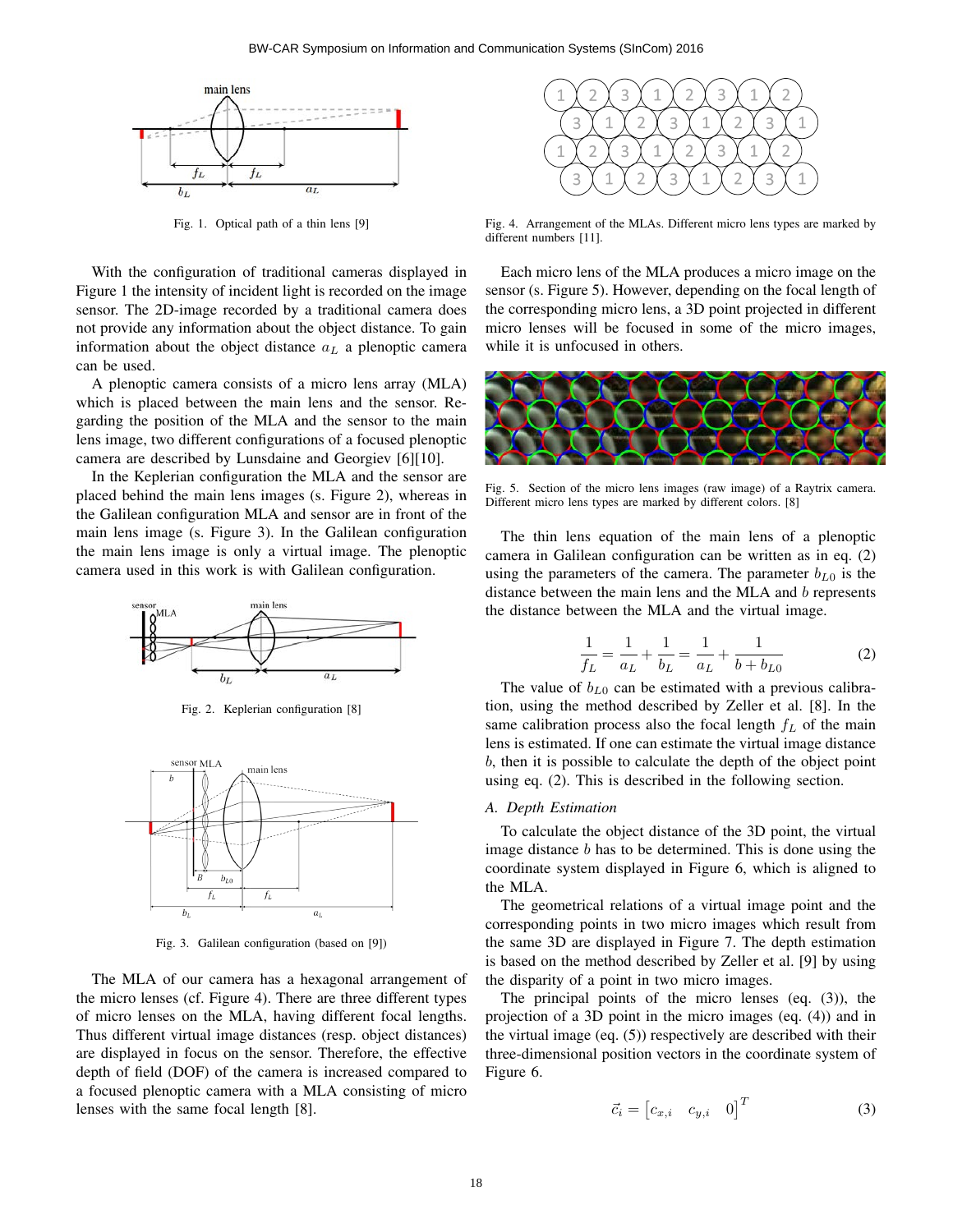$$
\vec{x}_{R,i} = \begin{bmatrix} x_{R,i} & y_{R,i} & B \end{bmatrix}^T
$$
 (4)

$$
\vec{x}_V = \begin{bmatrix} x_V & y_V & v \end{bmatrix}^T \tag{5}
$$



Fig. 6. Coordinate system for depth estimation



Fig. 7. Principle of the depth estimation (based on [9])

The intersection of the rays through the points in the micro images defines the virtual image in a distance  $b$  to the MLA. The triangles with a common vertex in the principal point of a micro lens and with their basis on the sensor (micro image) or in the virtual image respectively, are similar, leading to eq. (6).

$$
\frac{\vec{d}_i}{B} = \frac{\vec{p}_i}{b} \tag{6}
$$

The vectors  $\vec{d}_i$  (eq. (7)) define the distance between the principal points of a micro lens and the point in the corresponding micro image in x- and y-coordinates. The distance between a principal point and the virtual image in x- and y-coordinates is described with  $\vec{p}_i$  (s. eq. (8)). The x- and y-coordinates of both vectors are signed values and their sign is defined by the coordinate system in Figure 6.

$$
\vec{d}_i = \begin{bmatrix} d_{x,i} & d_{y,i} \end{bmatrix}^T \tag{7}
$$

$$
\vec{p}_i = \begin{bmatrix} p_{x,i} & p_{y,i} \end{bmatrix}^T \tag{8}
$$

With eq. (6) and the two-dimensional vectors, the distance  $b$  can be calculated using the x- or the y-coordinates. In the following calculations the x-coordinates are used.

The parallax  $p$  of the virtual image point, which defines the distance between the principal points of the two micro lenses, is described by eq. (9).

$$
p = p_{x,2} - p_{x,1} \tag{9}
$$

The disparity d is described as the difference between  $d_{x,2}$ and  $d_{x,1}$ . With eq. (6) and (9) the definition for the disparity given in eq. (10) is received.

$$
d = d_{x,2} - d_{x,1} = (p_{x,2} - p_{x,1}) \cdot \frac{B}{b} = p \cdot \frac{B}{b}
$$
 (10)

Equation (6) can be simplified using eq. (10) resulting in the distance  $b$  being defined as given in eq. (11).

$$
b = \frac{p \cdot B}{d} \tag{11}
$$

The disparity  $d$  and the parallax  $p$  are determined by the 3D point, respectively the distance between the micro images in which it is projected into. The fraction of the disparity with respect to the parallax is called the virtual depth  $v$  as given in eq. (12).

$$
v = \frac{b}{B} \tag{12}
$$

The virtual depth is proportional to the distance  $b$  between the MLA and the virtual image. This is needed to calculate the object distance  $a<sub>L</sub>$  cf. eq. (2). The factor of proportionality is the inverse of b, i.e. the distance between MLA and sensor. This has to be estimated in a previous calibration step.

A point  $\vec{x}_V$  in the virtual image is defined as the intersection of the rays through the projected points in the micro images. Its position vector  $\vec{x}_V$  is given by eq. (13).

$$
\vec{x}_V = (\vec{x}_{R,i} - \vec{c}_i) \cdot \frac{b}{B} + \vec{c}_i \tag{13}
$$

It is straightforward to see that its x- and y-coordinates depend on the virtual depth  $v$  as indicated in the linear equations  $(14)$  and  $(15)$ :

$$
x_V = (x_{R,i} - c_{x,i}) \cdot v + c_{x,i} \tag{14}
$$

$$
y_V = (y_{R,i} - c_{y,i}) \cdot v + c_{y,i} \tag{15}
$$

For two points which represent the same 3D point, the xand y-coordinates calculated with eq. (14) and (15) have to be equal.

With this known model, the virtual image of a 3D point can be estimated if the 3D point is detected in more than two micro images. To calculate the object distance of the 3D point,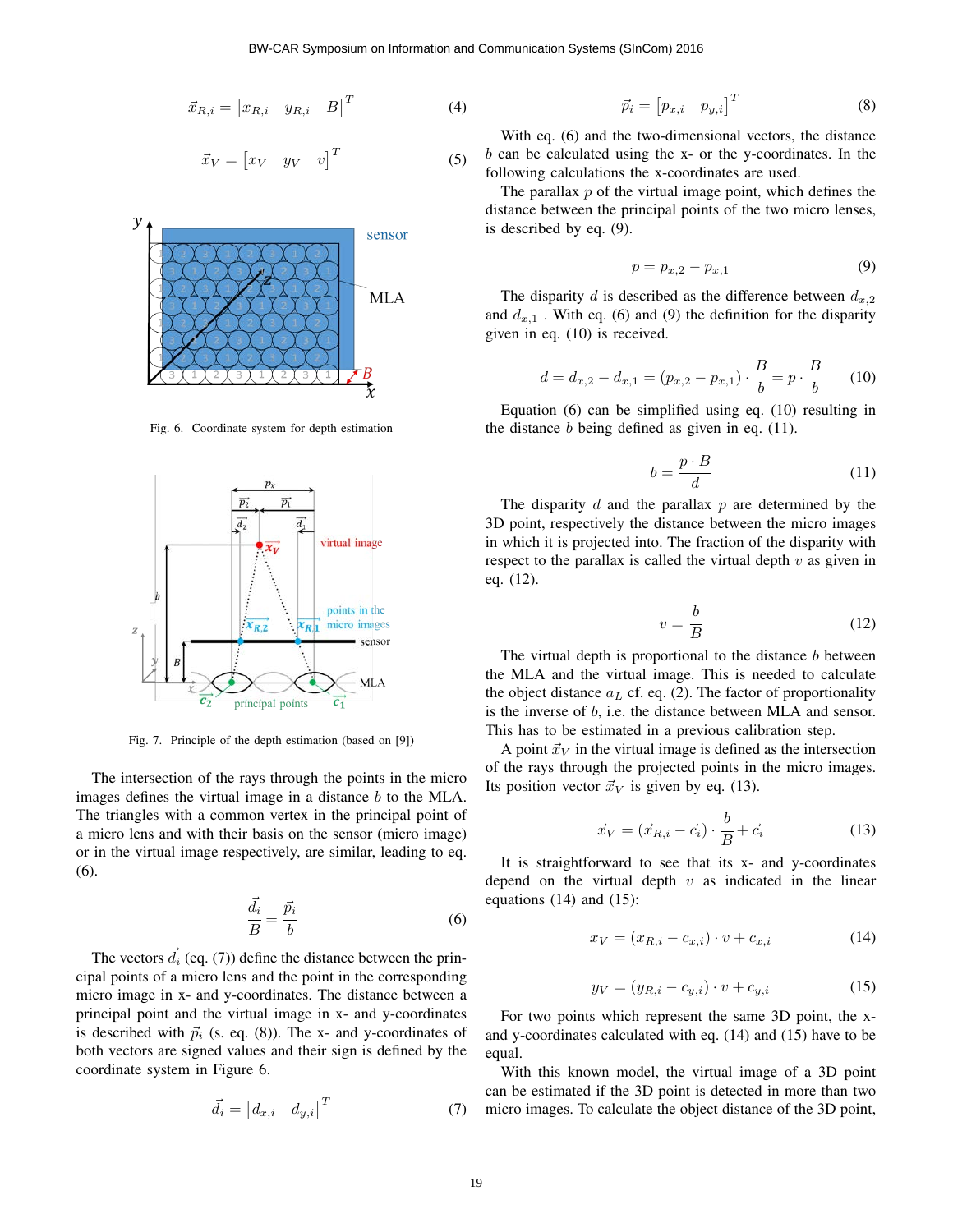the relation between the virtual depth and the object distance is used (s. eq. (2) and (12)) and the following relation for the object distance  $z_c = a_L$  holds:

$$
z_c = \left(\frac{1}{f_L} - \frac{1}{v \cdot B + b_{L0}}\right)^{-1}
$$
 (16)

So to calculate the virtual depth  $v$  and the object distance  $z_c$ , points in the micro images have to be detected (s. section III) and matched (s. section IV).

## III. POINT DETECTION IN MICRO IMAGES

To detect points in micro images, several detection methods like SURF, SIFT and Harris Corner Detector are applied directly to the raw image. They deliver a set of points of interest (POI), which will be used for estimation of the depth of the corresponding object points. As described in the previous section, the MLA is arranged hexagonally. By projecting the principal point of a micro lens orthogonally onto the sensor, the principal point in the corresponding micro image can be determined. With knowledge of the diameter of the micro lenses (measured in pixels on the sensor), the detected POI can be allocated to a certain micro image (s. Figure 8). To locate a point  $\vec{x}_R$  in the micro image, the vector as given in eq. (18) is calculated for each micro image with principal point  $\vec{c}_i$ . Because of the arrangement of the micro lenses in the MLA, a lens border (of 1.5 pixels) has to be defined which separates the micro images. The lens border is not used for point detection. The POI which do not fulfill eq. (19) for any micro image are not used in subsequent processing.

$$
\vec{d}_{x,ci} = \vec{c}_i - \vec{x}_R \tag{17}
$$

$$
\left| \vec{d}_{x,ci} \right| \le r_{lens} - l_{border} \tag{18}
$$

With eq. (18) and (19) the POI can be allocated to the micro images. The allocated points are used in the following matching as described in section IV.



Fig. 8. Principle to determine the corresponding micro image for a detected POI

# IV. POINT MATCHING

At first, only the adjacent micro images are used to find other points that match to the POI located in the reference micro image. The approach to match them in adjacent micro images is exemplified in Figure 9. The vectors of the detected points  $\vec{x}_{R,i}$  and the principal points  $\vec{c}_i$  of the micro images in Figure 9 are two-dimensional. So only the x- and y-coordinates are used.

To match a POI to another POI in an adjacent micro image, the epipolar geometry can be used to restrict the search area. In Figure 10 the epipolar geometry between the virtual image and its representation in two micro images is displayed. Due to the plane-parallel arrangement of the microlenses, the epipolar lines will all be parallel to the line connecting the centers of the micro lenses (eq. (20)):

$$
\vec{e}_{12} = \vec{c}_2 - \vec{c}_1 \tag{19}
$$



Fig. 9. Matching of the detected points using epipolar geometry

Starting from the detected POI  $\vec{x}_{R,1}$ , a corresponding POI would be located alongside the epipolar line. Due to manufacturing tolerances we allow a POI to be maximally one pixel away from the epipolar line to be matched to the reference POI. If several POIs are matched in the same micro image to a reference POI, those POI which do not belong to the same virtual image can be eliminated using already matched POIs from other micro images together with the epipolar geometry between those micro images (see Figure 9).



Fig. 10. Principle of the epipolar geometry with two micro images

After the matching is done in the adjacent micro images for every detected POI, the matched POIs are linked as indicated in Figure 11. This means that an uninterrupted chain of adjacent micro images is needed for POIs to be linked. However, since the micro lenses have different focal lengths and are arranged in the MLA as indicated in Figure 4, not only the directly adjacent micro lenses are considered for matching,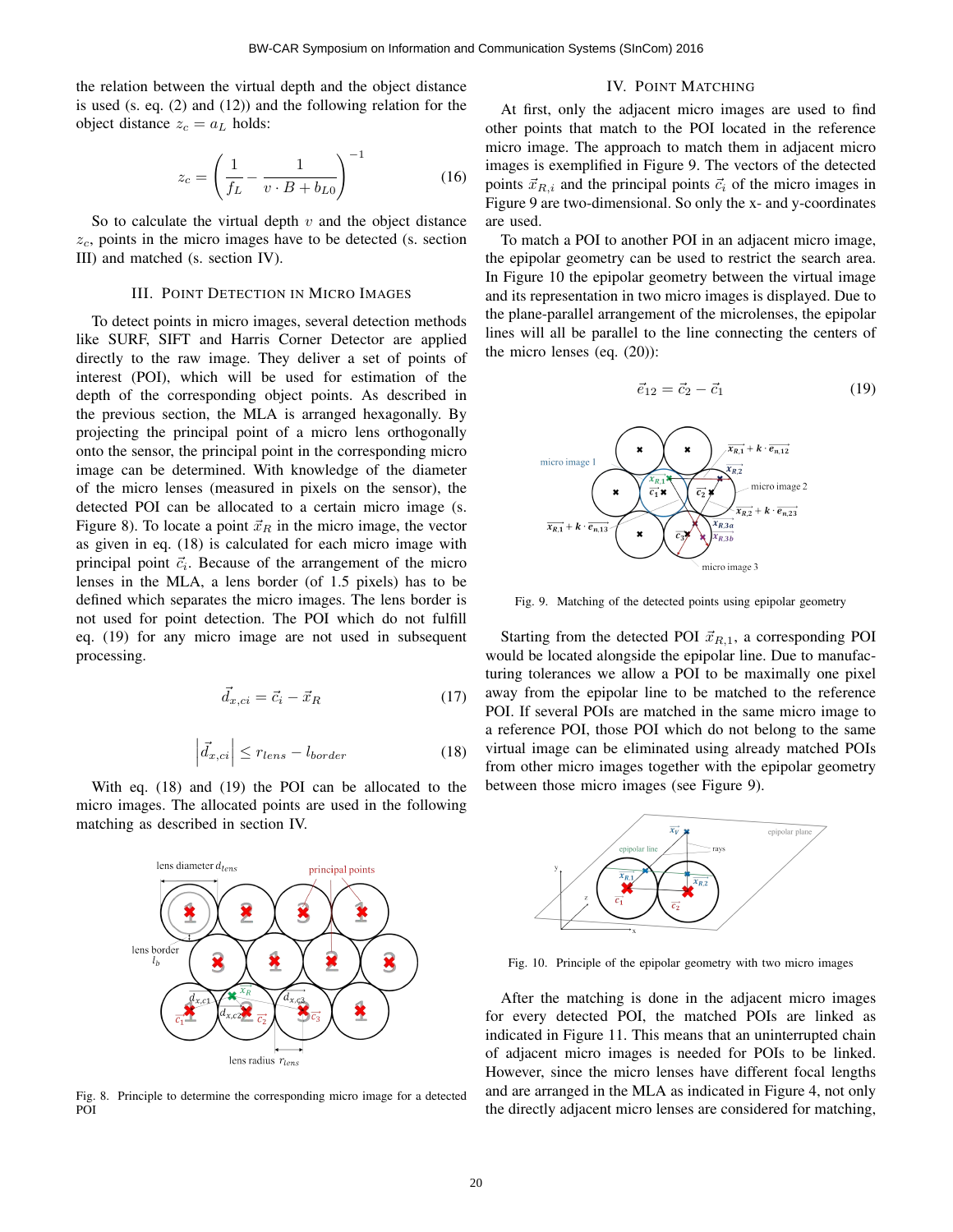$\bar{r}$ 





Fig. 11. Group of matched POIs with linkage

Fig. 12. Micro images used for direct POI matching

but also those with the same focal length which are just behind the directly adjacent ones (see Figure 12). This means that correspondences are searched in a total of 18 neighbouring micro images.

# V. DEPTH ESTIMATION USING THE MATCHED POI

Each group of matched POI should represent the same virtual image point (resp. one 3D point) in the corresponding micro images. If the rays of the matched POI do not have a common intersection (s. Figure 13), the matched POI have to be optimized.



Fig. 13. Error estimation. Projecting a virtual image into the micro image

By choosing the intersection of the rays of  $\vec{x}_{R,1}$  and  $\vec{x}_{R,2}$ , an error occurs for  $\vec{x}_{R,3}$ . The error for each POI can be described as given in eq. (20), where  $\vec{x}_{R,i}^*$  is the virtual image point back-projected into the micro image.

$$
\vec{\Delta}_i = \begin{bmatrix} \Delta_{x,i} & \Delta_{y,i} \end{bmatrix}^T = \vec{x}_{R,i} - \vec{x}_{R,i}^*
$$
(20)

The errors are minimized using the least square method. Because of the linear relation between the known values (POI coordinates, principal points) and the unknown values (coordinates of the virtual image point) (s. eq. (14) and (15)) the error minimization is performed using linear regression.

## *A. Linear Regression*

For linear regression eq. (14) and (15) are transformed into the following functions:

$$
f_{x,i} = x_{R,i} - c_{x,i} = \frac{x_V - c_{x,i}}{v}
$$
 (21)

$$
f_{y,i} = y_{R,i} - c_{y,i} = \frac{y_V - c_{y,i}}{v}
$$
 (22)

According to this, the normalized coordinates of the virtual image point cf. eq. (23) are estimated using eq. (24), whereas the residual vector is defined with eq. (25) and the Jacobi matrix is given in eq. (26). For more details on linear regression we refer to [12]. Whereas N is the number of matched POI in one group, which can maximally be 18 (cf. Figure 12).

$$
\vec{a} = \begin{bmatrix} \frac{x_V}{v} & \frac{y_V}{v} & \frac{1}{v} \end{bmatrix}^T
$$
 (23)

$$
\vec{a}^* = \begin{bmatrix} x_V^* & y_V^* & 1 \\ v^* & v^* & v^* \end{bmatrix}^T = \left(J^T \cdot J\right)^{-1} \cdot J^T \cdot \vec{r} \tag{24}
$$

$$
\vec{r} = \begin{bmatrix} x_{R,1} - c_{x,1} & y_{R,1} - c_{y,1} & \dots & x_{R,N} - c_{x,N} & y_{R,N} - c_{y,N} \end{bmatrix}^T
$$
\n(25)

$$
J = \begin{bmatrix} \frac{\partial f_{x,1}}{\partial \vec{a}} & \frac{\partial f_{y,1}}{\partial \vec{a}} & \dots & \frac{\partial f_{x,N}}{\partial \vec{a}} & \frac{\partial f_{y,N}}{\partial \vec{a}} \end{bmatrix}^T = \begin{bmatrix} 1 & 0 & -c_{x,1} \\ 0 & 1 & -c_{y,1} \\ \vdots & \vdots & \vdots \\ 1 & 0 & -c_{x,N} \\ 0 & 1 & -c_{y,N} \end{bmatrix} \tag{26}
$$

#### *B. Improvement of the calculated virtual images*

To ensure a certain accuracy of the estimated virtual depth (resp. virtual image), the distances between the POIs in the micro images and the virtual image of the POI back-projected in these micro images are calculated as given in eq. (27) and (28). If any POI in a group of matched POIs has a distance error (s. eq. (39)) lager than one pixel, we repeat the linear regression but without the POI with the largest distance error. This is done until the remaining POIs do not have a distance error larger than one pixel or until only two POIs remain. In the last case the whole group of matched POIs is deleted.

$$
\Delta x_{R,i} = x_{R,i}^* - x_{R,i} \tag{27}
$$

$$
\Delta y_{R,i} = y_{R,i}^* - y_{R,i} \tag{28}
$$

$$
\Delta_{R,i} = \sqrt{\Delta x_{R,i}^2 + \Delta y_{R,i}^2}
$$
 (29)

After this improvement step, the virtual depth  $v$  (resp. the object distance  $z_c$ ) is calculated. Due to the configuration of our plenoptic camera, only a certain range for the virtual depth is reasonable. From this, a range for the object distance can be determined. In Figure 14 the function  $z_c(v)$  is displayed for the camera parameters in Table 1. Only the estimated virtual images points (resp. 3D points) inside this range are classified as valid.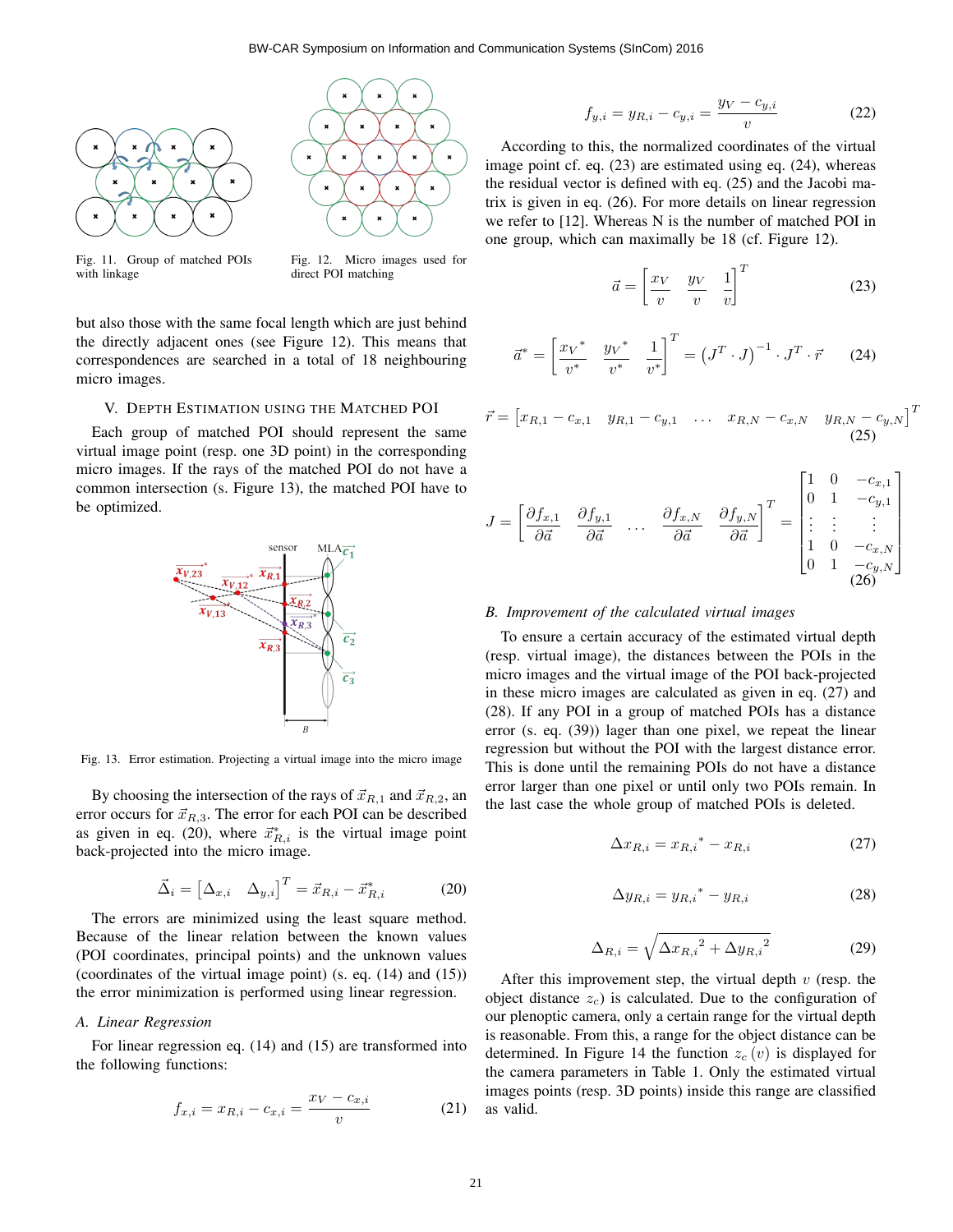

Fig. 14. Function  $z_c(v)$  with exemplary range for v and  $z_c$ 

Table 1: Camera parameters

| ĴГ.        | 16.279748091856455 mm  |
|------------|------------------------|
| $b_{L0}$   | 15.449618357330239 mm  |
| R          | 0.38300659522738911 mm |
| $d_{lens}$ | 23.306472861260 pixels |

# VI. RESULTS

To evaluate the described methods, different POI detectors (SIFT, SURF and Harris Corner Detector (HCD)) are used from the openCV library. The estimated object distances for the image displayed in Figure 15 are compared to the values in the depth map generated with the method described in [13]. For the SIFT and SURF methods the default configuration of openCV is used and only the parameter for the amount of POIs is changed so that approximately 2000 POIs are detected. The Harris Corner Detector provides significantly less features for the captured scene (around 500 features).



Fig. 15. Raw image used for depth estimation

In the histograms displayed in Figure 16, Figure 17 and Figure 18 the absolute differences between the calculated object distance and the object distance from the depth map of [13] are displayed for the different detectors by their frequency. The HCD provides the best results regarding the absolute error of the object distances with maximum absolute errors around 50 cm.



Fig. 16. Histogram of the absolute object distance errors (SIFT detector)



Fig. 17. Histogram of the absolute object distance errors (SURF detector)



Fig. 18. Histogram of the absolute object distance errors (HCD)